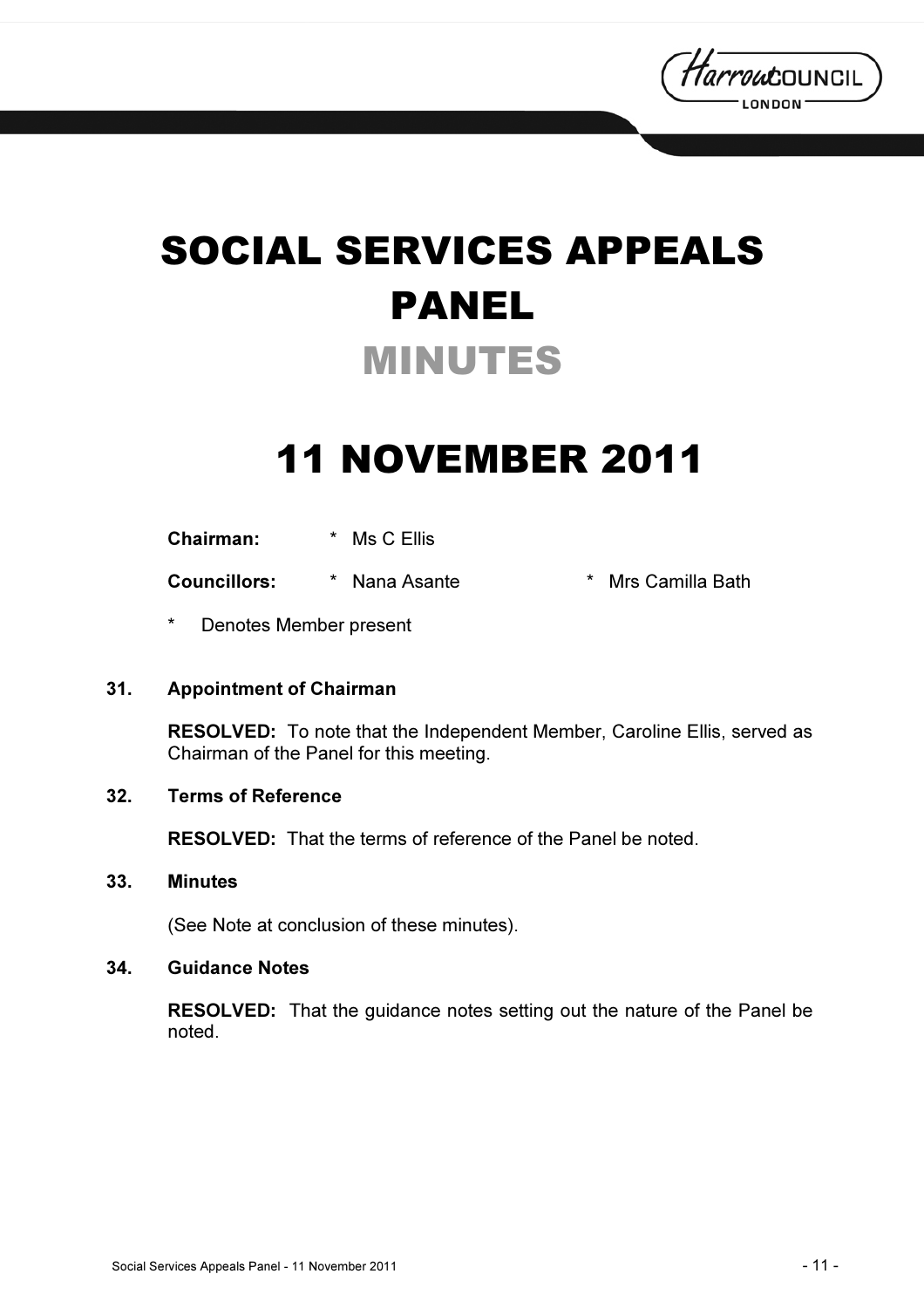## 35. Exclusion of Public and Press

RESOLVED: That, in accordance with Part I of Schedule 12A to the Local Government Act 1972, the press and public be excluded from the meeting for the following item for the reasons set out below:

Item Title **Reason** 

6. The Keeping of a Child in Information under paragraph 1 Secure Accommodation. (contains information relating to an individual).

# RESOLVED ITEMS

## 36. The Keeping of a Child in Secure Accommodation

The Panel considered confidential reports from the Council's Children's Services, an Independent Investigator and The Atkinson Unit, including The Atkinson School, which set out the background and reasons why a secure unit placement had been necessary, including the progress made by the child since the last Panel meeting.

The Panel carefully reviewed the case, taking into account the verbal updates and comments from various specialists present at the meeting, including the child who was present at the meeting from 1.00 pm onwards.

The Panel noted that the child had made significant progress, and that the Secure Accommodation Order would run until March 2012. As a result, the Panel made a number of recommendations to the Corporate Director Children's Services.

RESOLVED: That

- (1) the recommendations made by the Panel be conveyed to the Corporate Director Children's Services;
- (2) the next Panel meeting be held on 9 January 2011 to consider the outcomes from the actions requested.

(Note: The meeting, having commenced at 12.34 pm, closed at 2.59 pm).

(Signed) MS C ELLIS Chairman